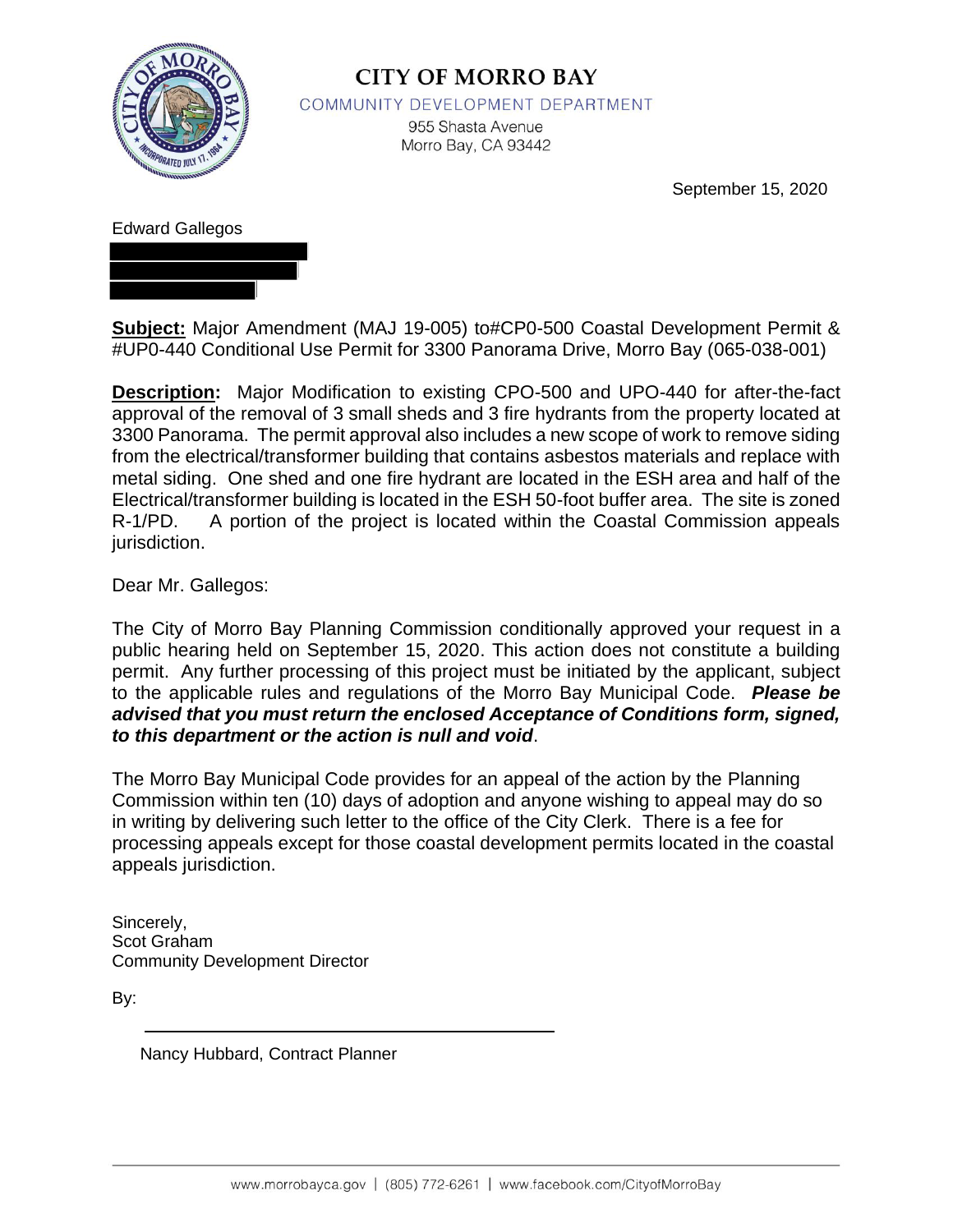

# CITY OF MORRO BAY COMMUNITY DEVELOPMENT DEPARTMENT

# **MAJOR MODIFICATION OF CDP and CUP**

This approval is based upon the attached findings and is valid only if the attached conditions are met and only after the applicable appeal period. Failure to comply with the conditions of this permit shall, at the discretion of the Community Development Director pursuant to Municipal Code Section 17.60.150, render this entitlement null and void.

CASE NO: MAJ 19-005(CP0-500 and UP0-440)

| THIS PERMIT IS HEREBY APPROVED AND ISSUED FOR: |                                       |  |
|------------------------------------------------|---------------------------------------|--|
| SITE ADDRESS:                                  | 3300 Panorama Drive                   |  |
| APPLICANT:                                     | Rhine LP, Morro 94, LLC               |  |
| APN/LEGAL:                                     | 065-038-001                           |  |
| DATE APPROVED:                                 | September 15, 2020                    |  |
| APPROVED BY:                                   | <b>Planning Commission</b>            |  |
| <b>CEQA DETERMINATION:</b>                     | <b>Mitigated Negative Declaration</b> |  |

DESCRIPTION OF APPROVAL: *Major Modification to existing CPO-500 and UPO-440 for afterthe-fact approval of the removal of 3 small sheds and 3 fire hydrants from the property located at 3300 Panorama. The permit approval also includes a new scope of work to remove siding from the electrical/transformer building that contains asbestos materials and replace with metal siding. One shed and one fire hydrant are located in the ESH area and half of the Electrical/transformer building is located in the ESH 50-foot buffer area. The site is zoned R-1/PD. A portion of the project is located within the Coastal Commission appeals jurisdiction*

YOUR PROPERTY IS LOCATED IN THE CITY of Morro Bay JURISDICTION, THERE IS AN APPEAL PERIOD OF TEN (10) Calendar days, WITHIN WHICH TIME YOUR PERMIT IS APPEALABLE TO THE CITY COUNCIL/PLANNING COMMISSION.

 $\times$ YOUR PROPERTY IS LOCATED in the COASTAL COMMISSION APPEALS JURISDICTION:THE FOLLOWING COASTAL COMMISSION APPEAL PERIOD APPLIES TO YOUR PROJECT: This City decision is appealable to the California Coastal Commission pursuant to the California Public Resource Code, Section 30603. The applicant or any aggrieved person may appeal this decision to the Coastal Commission within **TEN (10)** *Working days* **following Commission receipt of this notice and after expiration of the City of Morro Bay appeal period.** Appeals must be in writing and should be addressed to: California Coastal Commission, 725 Front Street, Ste. 300, Santa Cruz, CA 95060, Phone: 831-427-4863. If you have any questions, please call the City of Morro Bay Community Development Department, 772-6264.

**IF NOT APPEALED, YOUR PERMIT WILL BE EFFECTIVE:** On or about September 26, 2020**.**

**ATTEST**: DATE: September 15, 2020

### **THIS IS A DISCRETIONARY APPROVAL AND DOES NOT CONSTITUTE A BUILDING PERMIT**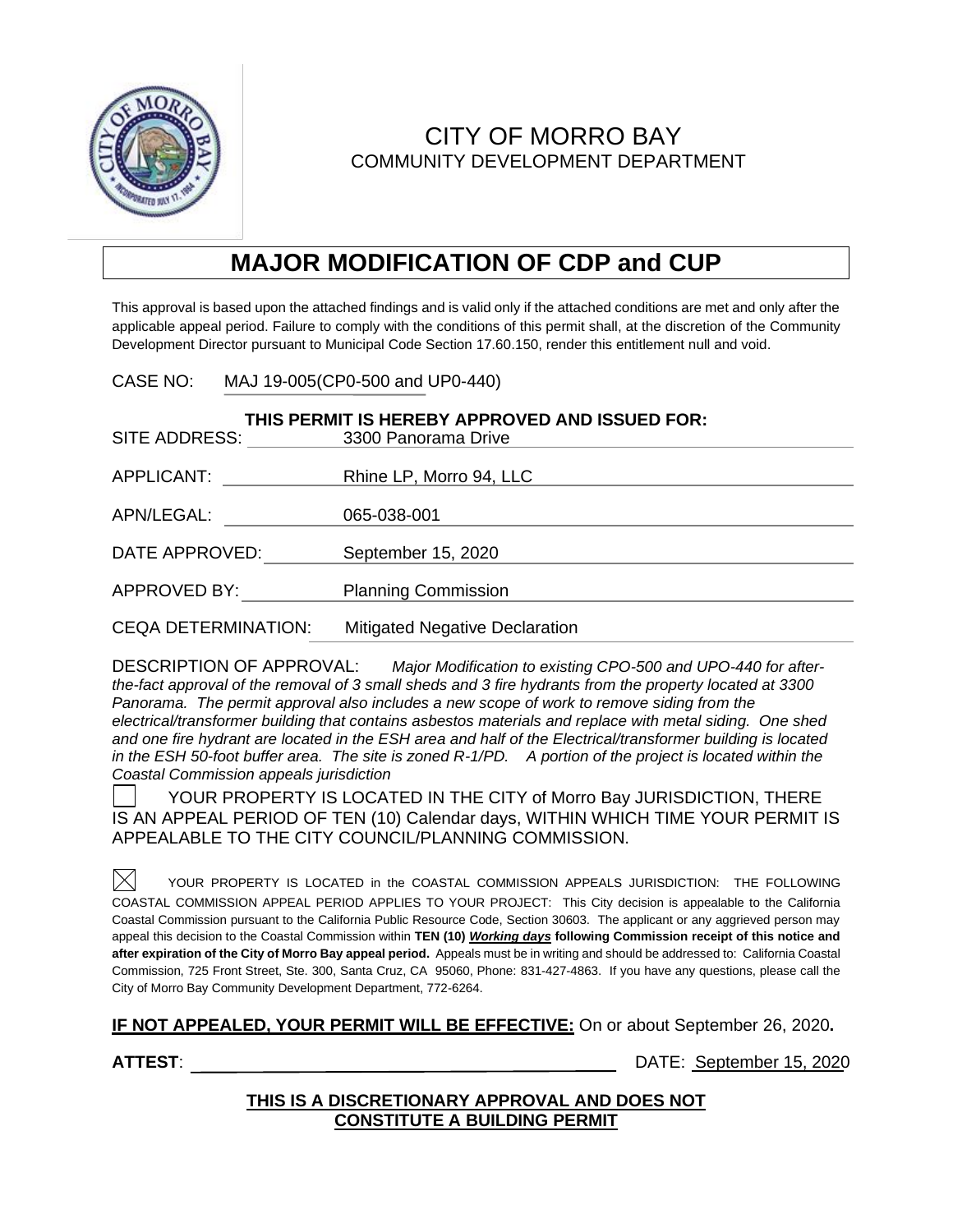

# **CITY OF MORRO BAY COMMUNITY DEVELOPMENT DEPARTMENT**

# **NOTICE OF FINAL ACTION ON COASTAL DEVELOPMENT PERMIT**

DATE OF NOTICE: SEPTEMBER 26, 2020

#### NOTICE OF FINAL CITY ACTION on Coastal Development Permit No. MAJ19-005 (OF CP0-500 & UP0-440)

THE FOLLOWING PROJECT IS LOCATED IN THE MORRO BAY COASTAL ZONE AND A COASTAL PERMIT APPLICATION HAS BEEN ACTED ON BY THE CITY.

Applicant: Rhine LP, Morro94, LLC

Address:

**Project Description**: Major Modification to existing CPO-500 and UPO-440 for after-the-fact approval of the removal of 3 small sheds and 3 fire hydrants from the property located at 3300 Panorama. The permit approval also includes a new scope of work to remove siding from the electrical/transformer building that contains asbestos materials and replace with metal siding. One shed and one fire hydrant are located in the ESH area and half of the Electrical/transformer building is located in the ESH 50-foot buffer area. The site is zoned R-1/PD. A portion of the project is located within the Coastal Commission appeals jurisdiction.

| Project Location:   | 3300 Panorama Drive, Morro Bay, CA                                          |
|---------------------|-----------------------------------------------------------------------------|
| APN:                | 065-038-001                                                                 |
| Zoning:             | R-1/PD/ESH                                                                  |
|                     | Land Use Plan/General Plan: Medium Density Residential/ Planned Development |
| Lot Area:           | <b>10.06 Acres</b>                                                          |
| Filing Date:        | 8/20/19                                                                     |
| Approval Body:      | <b>Planning Commission</b>                                                  |
| Action Taken:       | Approve with conditions                                                     |
| <b>Action Date:</b> | September 15, 2020                                                          |
|                     | THIS SITE IS OUTSIDE OF THE COASTAL COMMISSION APPEAL JURISDICTION          |
|                     |                                                                             |

 $\mathbf{x}$  | This City decision is appealable to the California Coastal Commission pursuant to the California Public Resource Code, Section 30603. The applicant or any aggrieved person may appeal this decision to the Coastal Commission within TEN (10) working days following Commission receipt of this notice. Appeals must be in writing and should be addressed to: California Coastal Commission, 725 Front Street, #300, Santa Cruz, CA 95060, 831-427-4863.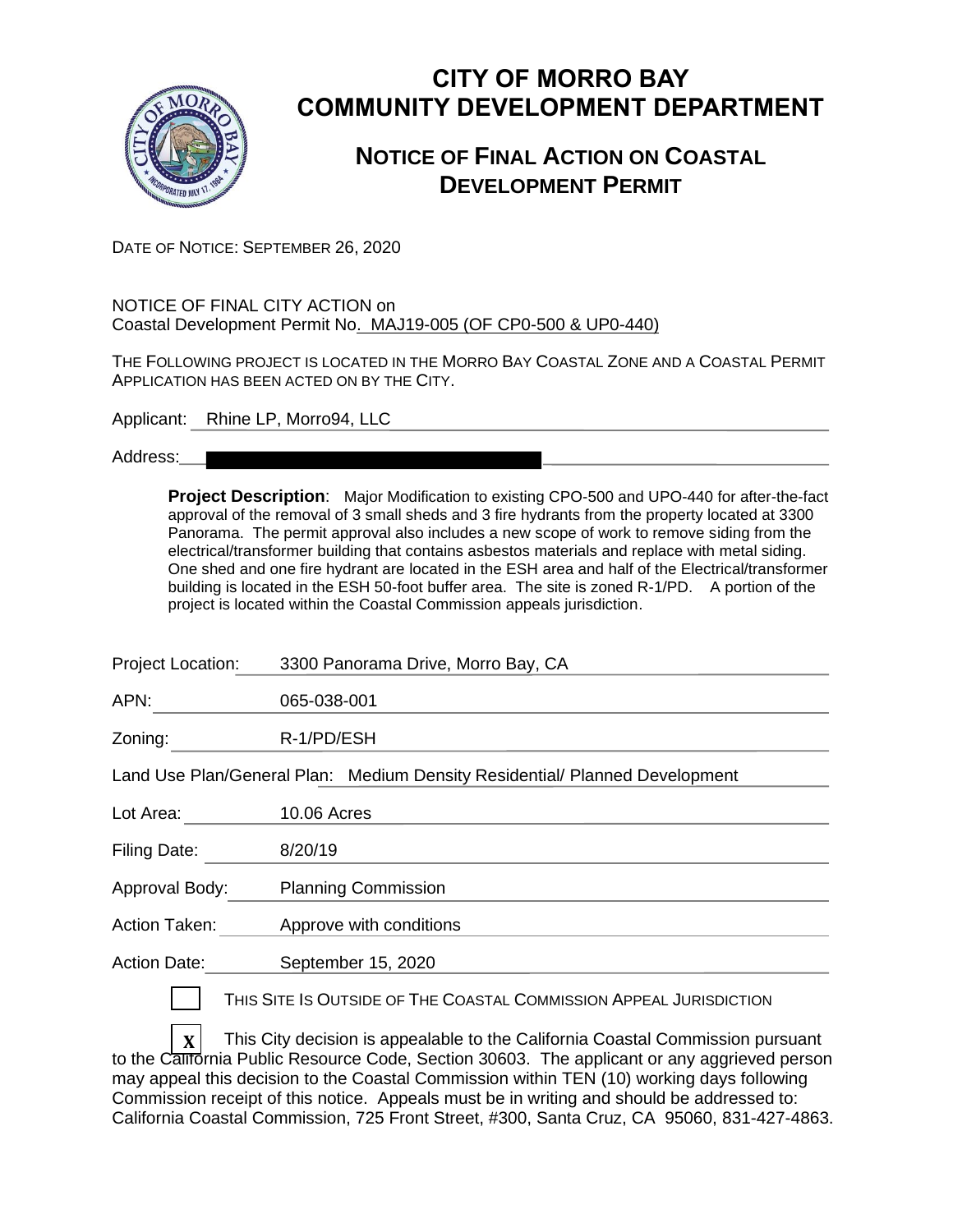#### APPLICANT'S ACCEPTANCE OF CONDITIONS OF APPROVAL

|                                                                                                                                                                                                                                      | CASE NO. ___ MAJ 19-005 (CP0-500 & UP0-440)                   |
|--------------------------------------------------------------------------------------------------------------------------------------------------------------------------------------------------------------------------------------|---------------------------------------------------------------|
| SITE LOCATION:                                                                                                                                                                                                                       | 3300 PANORAMA DRIVE, MORRO BAY, CA                            |
| APPLICANT NAME:                                                                                                                                                                                                                      | Rhine LP, Morro94, LLC                                        |
| APPROVAL BODY:                                                                                                                                                                                                                       | <b>COMMUNITY DEVELOPMENT DIRECTOR</b>                         |
| DATE OF ACTION:                                                                                                                                                                                                                      | 9/15/20                                                       |
|                                                                                                                                                                                                                                      |                                                               |
| <u>I, et al. (2001). In the set of the set of the set of the set of the set of the set of the set of the set of the set of the set of the set of the set of the set of the set of the set of the set of the set of the set of th</u> | AS AGENT FOR RHINE LP AND MORRO94, LLC, the undersigned, have |
|                                                                                                                                                                                                                                      |                                                               |

read and reviewed the conditions of approval imposed by the Approval Body in its action approving Case Number: MAJ 19-005 (CP0-500 & UP0-440)

I UNDERSTAND AND ACCEPT SAID CONDITIONS AND AGREE TO FULLY COMPLY WITH THEM.

APPLICANT'S SIGNATURE DATE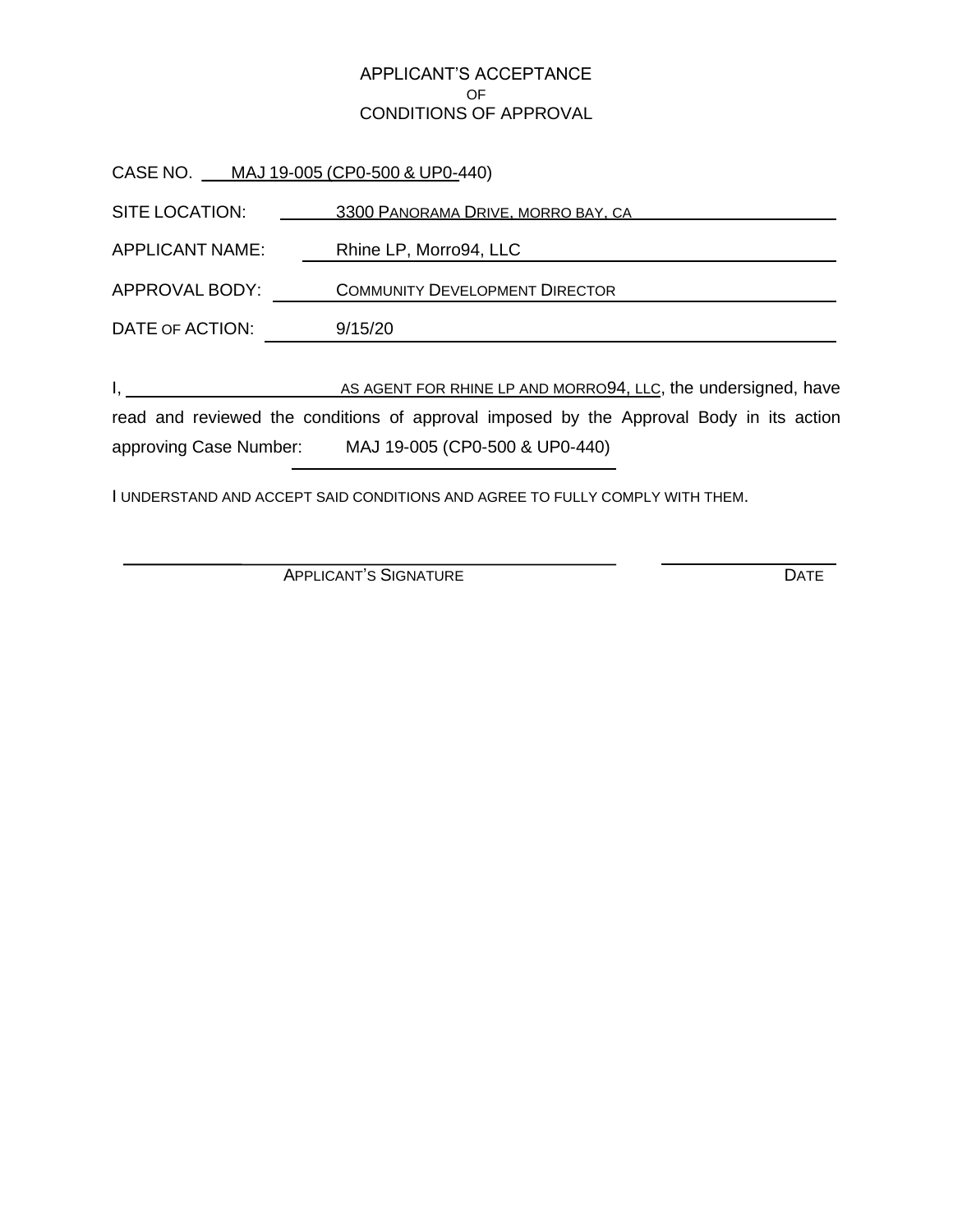### RESOLUTION NO. PC 14-20

# A RESOLUTION OF THE MORRO BAY PLANNING COMMISSION APPROVAL OF A MAJOR MODIFICATION OF CONDITIONAL USE PERMIT AND COASTAL DEVELOPMENT PERMITS CASE NO. (MAJ 19-005) OF UP0-440 AND CPO-500 SITE LOCATION: 3300 PANORAMA DRIVE

**WHEREAS**, the Planning Commission of the City of Morro Bay (the "City") conducted a public hearing via video conference on September 15, 2020 for the purpose of considering approval of a Major Modification (MAJ19-05) of Coastal Development Permit CP0-500 and Conditional Use Permit UP0-440 for the after-the-fact approval of the removal of three asbestos sided sheds and the new scope to remove asbestos siding from the electrical/transformer building and replace with metal siding ("Project"); and

**WHEREAS,** pursuant to the Governor's Executive Order N-29-20 issued on March 17, 2020 in response to the present State of Emergency in existence due to the threat of COVID-19, the City of Morro Bay Planning Commission is authorized to hold public meetings via teleconferencing and all requirements in the Brown Act expressly or impliedly requiring the physical presence of members, the clerk or other personnel of the body, or of the public as a condition of participation in or quorum for a public meeting are hereby waived; and

**WHEREAS**, notice of the public hearings were provided at the time and in the manner required by law; and

**WHEREAS**, the Planning Commission has duly considered all evidence, including the testimony of the applicant, interested parties, and the evaluation and recommendations by staff, presented at said hearing.

**NOW, THEREFORE, BE IT RESOLVED** by the Planning Commission of the City of Morro Bay as follows:

**Section 1: The foregoing recitals are all true and correct and are incorporated herein by this reference.**

**Section 2: Findings**. Based upon all the evidence, the Commission makes the following findings:

California Environmental Quality Act (CEQA) Finding

1. For purposes of the California Environmental Quality Act, a Mitigated Negative Declaration (the "MND") (SCH#2016081001) dated June 2018 was approved by Planning Commission on June 19, 2018 and includes a Mitigation and Monitoring Program that is a condition of approval.

Coastal Development Finding

1. The project is consistent with applicable provisions of the Local Coastal Program (LCP) because, as conditioned and through mitigation measures, the demolition and siding replacement will not have any substantial adverse impacts on the environment or coastal resources.

Conditional Use Permit Finding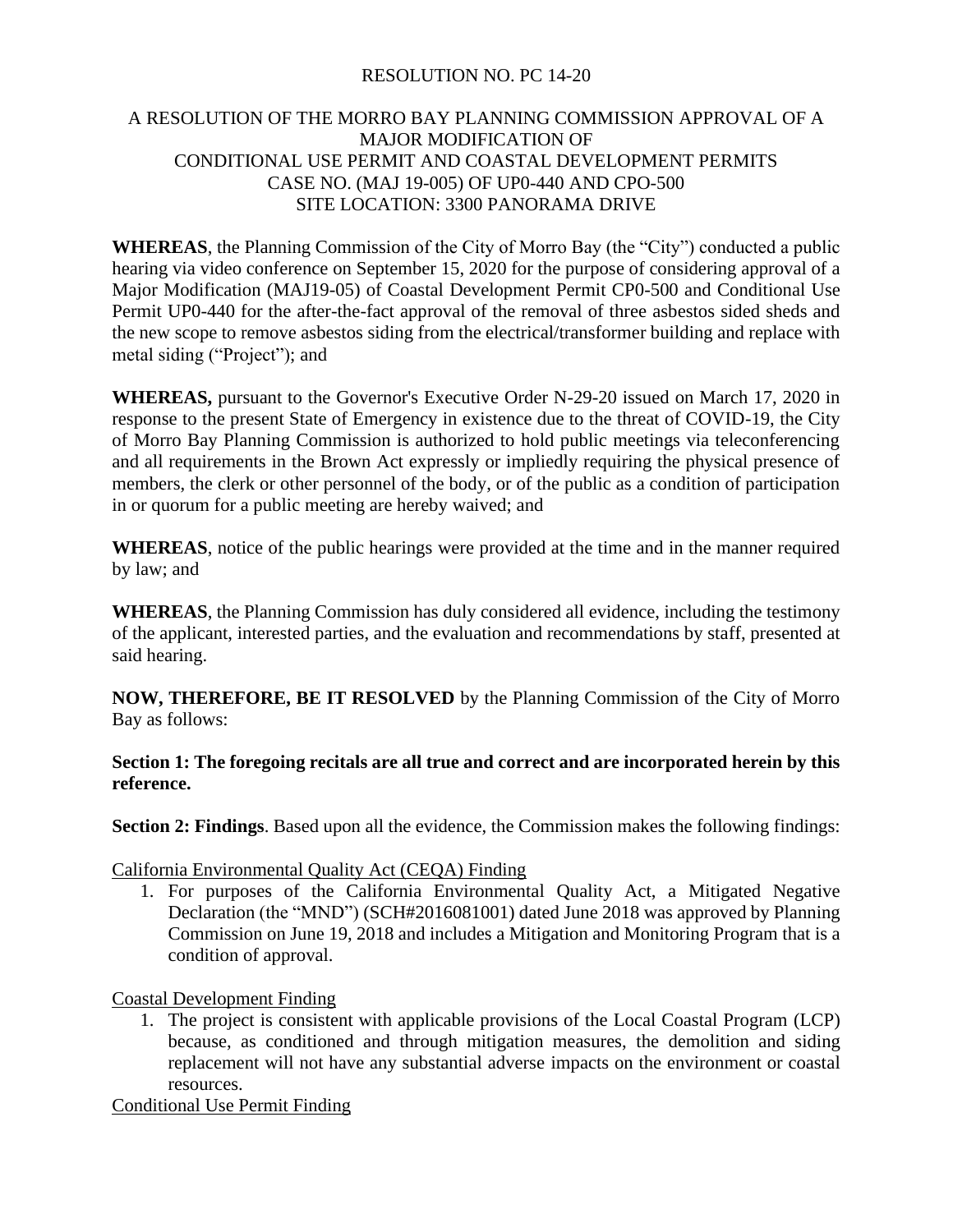1. As conditioned, the project is in compliance with the General Plan and certified Local Coastal Program and will not be detrimental to the health, safety, and general welfare of persons residing or working in the surrounding neighborhood.

**Section 3. Action**. The Planning Commission does hereby approve the Major Modification (MAJ19-005) to the Coastal Development Permit CP0-500 and Conditional Use Permit UP0-440 for property located at 3300 Panorama Drive subject to the following conditions:

# **I. FINDINGS OF APPROVAL**

The Planning Commission of the City of Morro Bay has reviewed this Major Modification to the existing UP0/CDP permits and finds the following:

### California Environmental Quality Act (CEQA)

1. For purposes of the California Environmental Quality Act, the project is subject to all requirements of the final MND, prepared in February 2018 and finalized in June 2018, which outlines mitigation measures to be incorporated into the project to ensure the project will have a less than significant impact on the environment, the project applicants agreed to all mitigations, and such mitigations are provided for in a Mitigation and Monitoring Program which is available on request.

# **II. CONDITIONS OF APPROVAL**

# **STANDARD CONDITIONS:**

- 1. Permit: Major Modification to existing CPO-500 and UPO-440 for an after-the-fact permit for removal of 3 small sheds and 3 fire hydrants from the property located at 3300 Panorama. Permit also includes proposed removal of asbestos siding material from the Electrical/Transformer building and replacing the siding and roof with a metal material. One shed, and fire hydrant that have already been removed were located in the ESH Buffer area. The site is zoned R-1/PD. A portion of the project is located within the Coastal Commission appeals jurisdiction.
	- 2. Inaugurate Within Two Year: Unless the construction or operation of the structure, facility, or use is commenced not later than two (2) years after the effective date of this approval and is diligently pursued thereafter, this approval will automatically become null and void; provided, however, that upon the written request of the applicant, prior to the expiration of this approval, the applicant may request up to two extensions for not more than one (1) additional year each. Said extensions may be granted by the Director, upon finding that the project complies with all applicable provisions of the Morro Bay Municipal Code, General Plan and Local Coastal Program Land Use Plan (LCP) in effect at the time of the extension request.
	- 3. Changes: Any minor change may be approved by the Community Development Director. Any substantial change will require the filing of an application for an amendment.
	- 4. Compliance with the Law: All requirements of any law, ordinance or regulation of the State of California, City of Morro Bay, and any other governmental entity shall be complied with in the exercise of this approval.
	- 5. Hold Harmless: The applicant, as a condition of approval, hereby agrees to defend, indemnify, and hold harmless the City, its agents, officers, and employees, from any claim,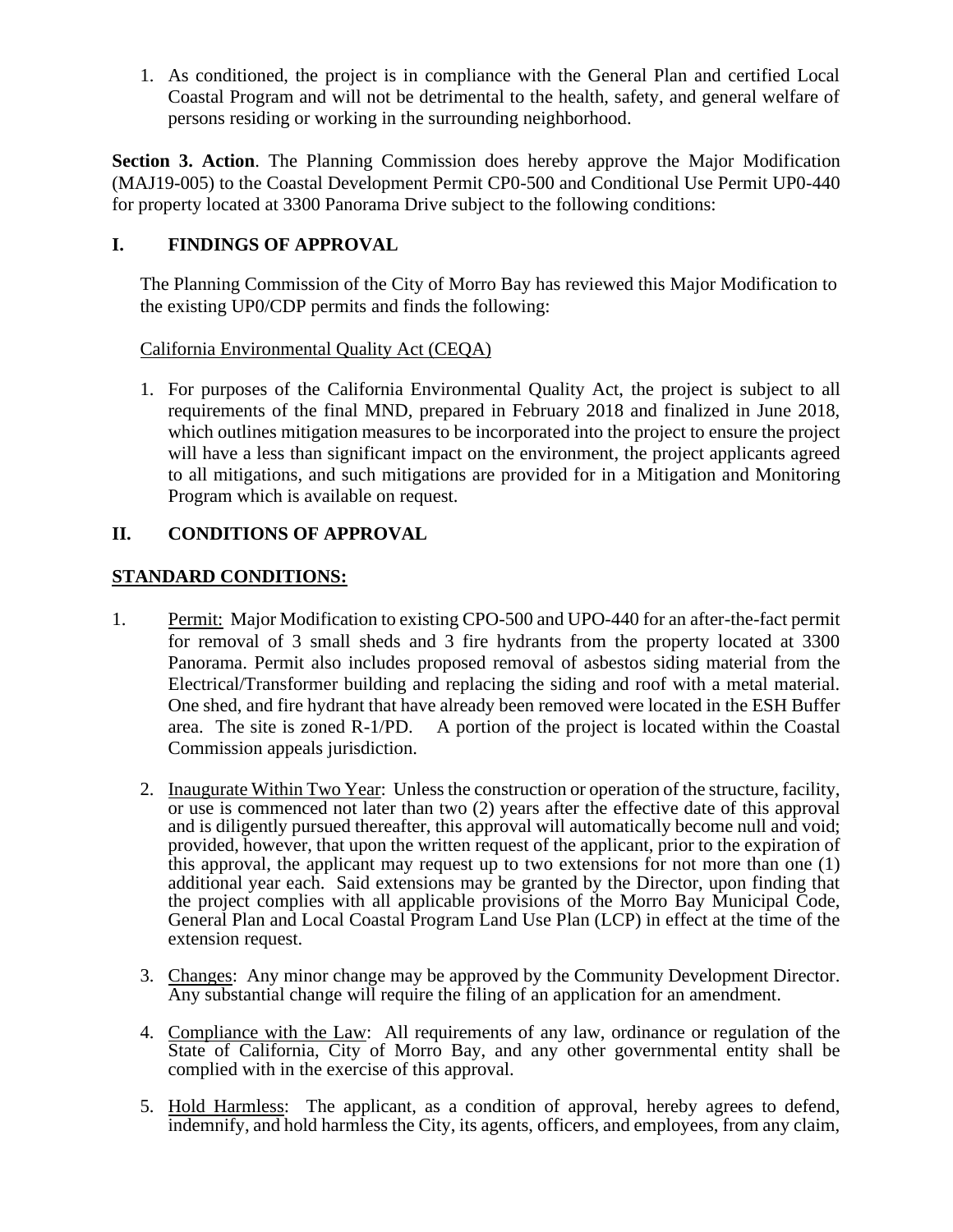action, or proceeding against the City as a result of the action or inaction by the City, or from any claim to attack, set aside, void, or annul this approval by the City of the applicant's project; or applicant's failure to comply with conditions of approval. This condition and agreement shall be binding on all successors and assigns.

- 6. Compliance with Conditions: Compliance with and execution of all conditions listed hereon shall be necessary, unless otherwise specified, prior to obtaining final building inspection clearance. Deviation from this requirement shall be permitted only by written consent of the Community Development Director and/or as authorized by the Planning Commission. Failure to comply with these conditions shall render this entitlement, at the discretion of the Director, null and void. Continuation of the use without a valid entitlement will constitute a violation of the Morro Bay Municipal Code and is a misdemeanor.
- 7. Archaeology: In the event of the unforeseen encounter of subsurface materials suspected to be of an archaeological or paleontological nature, all grading or excavation shall immediately cease in the immediate area, and the find should be left untouched until a qualified professional archaeologist or paleontologist, whichever is appropriate, is contacted and called in to evaluate and make recommendations as to disposition, mitigation and/or salvage. The developer shall be liable for costs associated with the professional investigation.
- 8. Compliance with Morro Bay Standards: This project shall meet all applicable requirements under the Morro Bay Municipal Code and shall be consistent with all programs and policies contained in the certified Coastal Land Use plan and General Plan for the City of Morro Bay.

# **PLANNING CONDITIONS:**

- 1. Construction Hours: Construction Hours: Pursuant to section 9.28.030.I, Construction or Repairing of Buildings. The erection (including excavating), demolition, alteration or repair of any building or general land grading and contour activity using equipment in such a manner as to be plainly audible at a distance of fifty feet from the building other than between the hours of seven a.m. and seven p.m. on weekdays and eight a.m. and seven p.m. on weekends except in case of urgent necessity in the interest of public health and safety, and then only with a permit from the community development department, which permit may be granted for a period not to exceed three days or less while the emergency continues and which permit may be renewed for a period of three days or less while the emergency continues.
- 2. Dust Control: That prior to issuance of any grading permit, a method of control to prevent dust and windblown earth problems shall be submitted for review and approval by the Building Official.
- 3. Conditions of Approval on Building Plans: Prior to the issuance of a Building Permit, if any is required, the final Conditions of Approval shall be attached to the set of approved plans. The sheet containing Conditions of Approval shall be the same size as other plan sheets and shall be the last sheet in the set of Building Plans.
- 4. Lead Based Paint Analysis: Prior to the start of the permitted work, applicant shall provide the City with a copy of a report analyzing the paint on the electrical/transformer building. If there are any traces of lead paint found, the contractor shall follow the protocol established in the original demo permit (Monitoring AQ-2)
- 5. Pre-Construction meeting: Prior to the start of the permitted work, a pre-construction meeting shall be held with the representative from Analytic Consulting Group, Inc, the